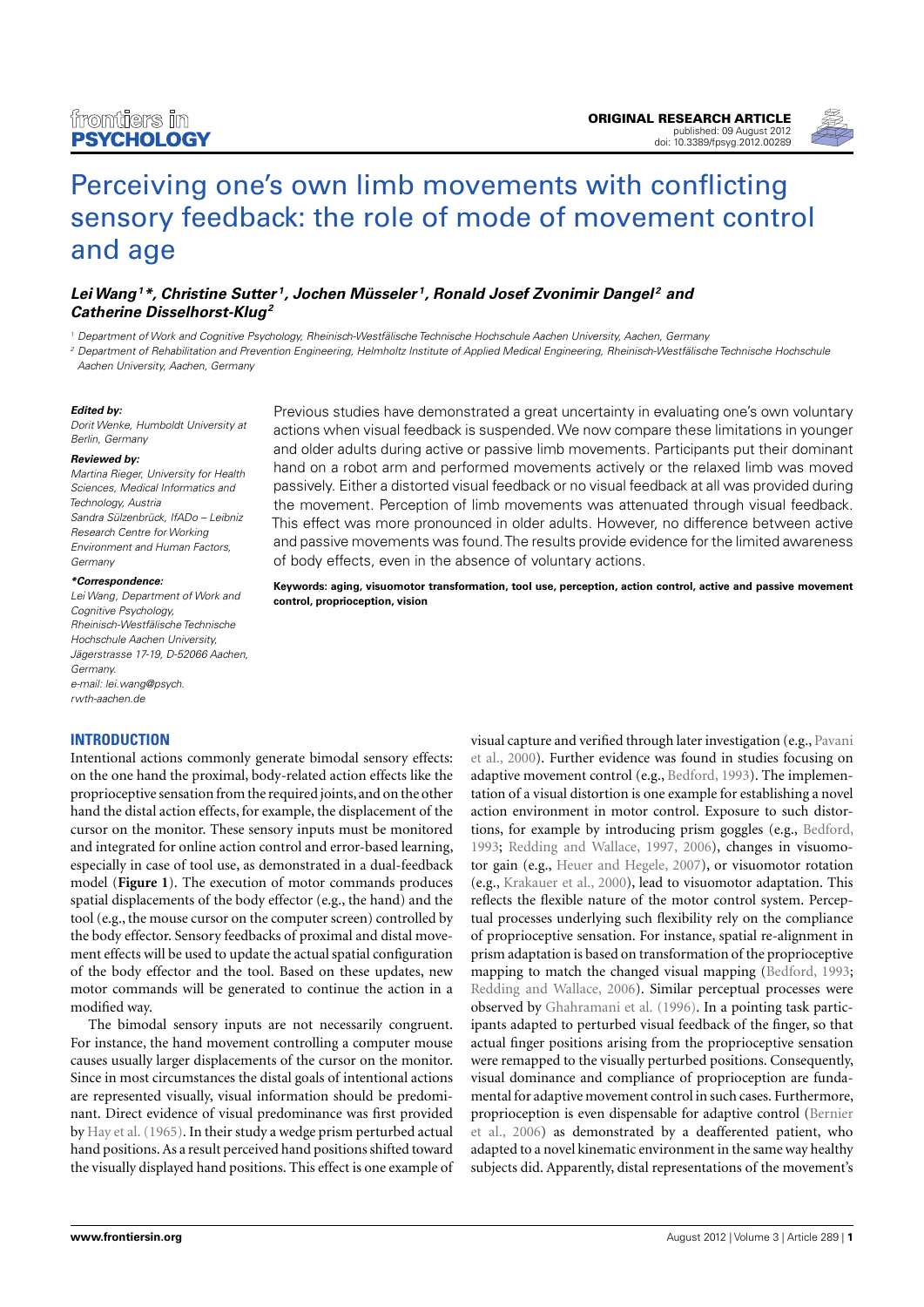

<span id="page-1-0"></span>goal controls actions. In order to maintain the flexibility of the human information processing system (visual) distal action effects are predominant while proximal action effects are attenuated.

In addition, the proprioceptive sensation *per se* may be not as precise as the visual perception. In the experiment of [Van Beers](#page-6-6) [et al.\(1998\)](#page-6-6), participants were seated at a table and had to perform position-matching tasks relying either on visual or proprioceptive information. The precision of the visual localization was between 0.2˚ and 0.6˚, whereas the proprioceptive position sense showed a larger variance ranging from 0.6˚ to 1.1˚. Other studies also demonstrated a great uncertainty in perceiving one's own voluntary actions when visual feedback was perturbed [\(Fourneret and](#page-5-3) [Jeannerod,](#page-5-3) [1998;](#page-5-3) [Slachevsky et al.,](#page-6-7) [2001;](#page-6-7) [Knoblich and Kircher,](#page-6-8) [2004;](#page-6-8) [Müsseler and Sutter,](#page-6-9) [2009\)](#page-6-9) or prohibited [\(Ghilardi et al.,](#page-5-4) [1995\)](#page-5-4). Taken together, the proprioceptive sensation of limb movements seems to be highly susceptible and less reliable than the visual sensation. Empirical evidence shows that humans are able to integrate multisensory signals in an optimized fashion to maximize the reliability of the perception [\(Ernst and Banks,](#page-5-5) [2002;](#page-5-5) [Drewing and Ernst,](#page-5-6) [2006\)](#page-5-6). Considering a motor action as an object of perception, integration of sensory feedback from visual and proprioceptive senses should follow the same principle. Therefore, in connection with the aforementioned lack of reliability of proprioception, it makes perfect sense that vision dominates action control, since the variance of the visual estimation is lower than that of the proprioceptive estimation.

The major question addressed in the current study is if there are any factors that moderate the bimodal integration, and consequently, affect the predominance of the visual feedback. We focused on two potential factors. A process-related factor could be the presence of motor commands. These can be understood as neural signals generated as exclusive sources of voluntary actions. Since motor commands build a link between distal and proximal action effects the movement mode should play an important role in information processing. The study by [Zwickel et al.](#page-6-10) [\(2010\)](#page-6-10) investigated whether producing active movements in a specified direction with a hand-held stylus or passive movements with the hand being transported by a robot affected the direction estimation of a concurrently presented stimulus motion. Judgments were significantly biased in the direction of the produced movement when movements were performed actively, whereas no such effect

was observed for passive movements. Accordingly, we assume that the motor commands could enhance sensory integration and consequently strengthen the impact of distal feedback on proximal movement perception.

A subject-related factor could be age. Mounting evidence suggests that declines in proprioceptive function represent a fundamental aspect of the aging process [\(Adamo et al.,](#page-5-7) [2007;](#page-5-7) [Ribeiro](#page-6-11) [and Oliveira,](#page-6-11) [2007;](#page-6-11) [Goble et al.,](#page-5-8) [2009\)](#page-5-8). A variety of age-related neurophysiological changes may account for the declines in proprioception. Changes in the peripheral nervous system as potential cause are for example decreased spindle diameter, decreased sensitivity of muscle spindles, decreased number of intrafusal fibers, and a decline in the number of joint mechanoreceptors (for a comprehensive review see [Goble et al.,](#page-5-8) [2009\)](#page-5-8). Declines in proprioceptive functions are also thought to be a result of changes in the central nervous systems, since increased proprioceptive processing demands were found to significantly impact the assessment of proprioceptive acuity in the elderly [\(Stelmach et al.,](#page-6-12) [1990;](#page-6-12) [Teas](#page-6-13)[dale and Simoneau,](#page-6-13) [2001;](#page-6-13) [Adamo et al.,](#page-5-7) [2007\)](#page-5-7). Based on these findings, we assume that the elderly would be more dependent on the visual feedback, which would then unfold its dominance more intensively.

Finally, the following hypotheses were proposed: (a) Distorted visual feedback makes movement perception more difficult. (b) Compared with younger people the older participants should show a poorer performance in perceiving their own body movements. (c) The impact of distorted visual feedback should unfold more intensively for older people. (d) Active movements should enhance the impact of the distorted visual feedback and cause poorer performance in both age groups. To examine these hypotheses, the current study compared the performance in limb movement perception of older and younger adults in various feedback (distorted visual feedback vs. no visual feedback) and movement control (active vs. passive movement execution) conditions.

## **MATERIALS AND METHODS PARTICIPANTS**

In total eight younger participants (five male), aged between 22 and 29 years (mean: 25 years; SD: 2.7 years) and eight older participants (four male), aged between 61 and 70 years (mean: 66.5 years; SD: 4 years) voluntarily participated. The younger participants were students of the RWTH Aachen University. The older participants were recruited from the senior-college of the RWTH Aachen University via phone calls. All of them were right-handed and had normal or corrected-to-normal vision. Participants were all neurologically intact and had no known history of neuromotor disorders. Prior to the experiments, participants signed an informed consent statement.

#### **APPARATUS AND STIMULI**

The experiment was carried out in a movement analysis laboratory using a lightweight robot LBR-IV. It belongs to a new generation of robots developed first by the German Aerospace Center (DLR). The robot presents redundant kinematics with seven degrees of freedom, allowing more complexity in the execution of the movements. Sensors evaluating the torque in each joint in real-time provide several useful features, for instance the compensation of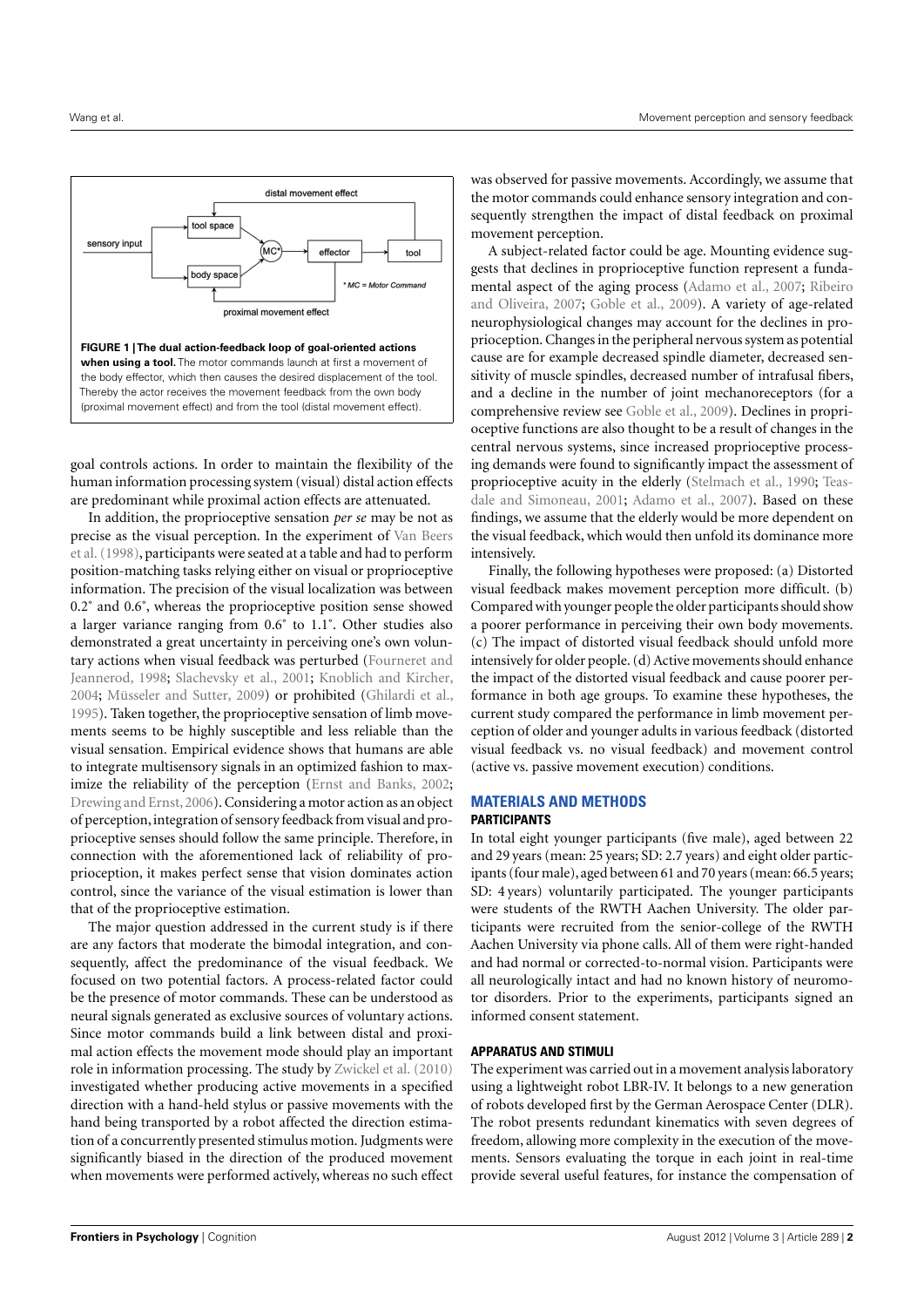

<span id="page-2-0"></span>the gravity and accelerated reaction when the robot is submitted to external forces. The robot LBR-IV was deployed to define six standardized trajectories (**[Figure 2](#page-2-0)**, solid lines) that formed either an acute ( $g = 45^\circ$ ,  $63^\circ$ , or  $81^\circ$ ) or an obtuse triangle ( $g = 99^\circ$ ,  $117^\circ$ , or 135˚). All triangles were isosceles with a constant horizontal base of 26 cm.

The participants sat on a chair in front of the robot arm (**[Figure 3](#page-2-1)**). The chair and the robot arm stood immovable through the experiment. The right shoulder of the participant and the resting robot arm on its start location were on the same sagittal plane. The distance between the shoulder of the participant and the robot arm was approximately 70 cm. Participants put their dominant hand on the robot arm and either performed the movement actively or the relaxed limb was moved passively. Every movement was constrained within one of the six pre-defined trajectories. Short audio signals (pure tone with 840 Hz for 100 ms) were provided to mark the beginning and the end of each movement. The audio signals were clearly audible to the participants, despite the ear protection they were wearing throughout the experiment. The actual limb movement was covered by a curtain  $(2 m \times 1.6 m)$ and thus, invisible to the participants. During the movement the participants either received distorted visual feedback on a LCD monitor (Eizo FlexScan L768, 19", 75 Hz refresh rate,  $1024 \times 768$ pixel resolution), which was positioned approximately 110 cm away and 30˚ left in front of the participants, or no visual feedback at all. The distorted visual feedback consisted of a cursor (a blue dot with a diameter of 3 mm) moving along the sides of a static equilateral right-angled triangle with a base of 26 cm (**[Figure 2](#page-2-0)**, dashed lines), which was presented centrally on the display.

Communication between the robot arm and the feedback monitor was facilitated by a MatLab (R2009a) program on a Windows computer. The movement of the robot arm was proportionally transferred into cursor movement, depending on the ratio between the total length of the actual limb trajectory and the feedback triangle, so that the cursor appeared to be completely synchronized with the robot arm. The passive movements have pre-defined acceleration profiles and a constant duration of approximately 6 s. In order to ensure that participants in the visual feedback condition were really tracking the cursor as instructed, 10% of the trials were



<span id="page-2-1"></span>constructed as so-called catch trials. In catch trials the blue cursor indicating the movement brightened shortly (yellow), which should be detected and reported by the participants as a secondary task. Immediately after the completion of the movement they had to give a verbal response according to their estimation of the shape of the hand trajectory by saying "spitz" ( $=$ "acute") or "stumpf" (="obtuse"). The experimenter registered the responses manually.

### **PROCEDURE**

The experiment was carried out in two consecutive sessions. In Session I, a trial started with an audio signal, after which the robot arm began to move. Starting from the vertex down left, the robot led the relaxed right hand of the participant to complete one of the six standardized trajectories. After another audio signal indicated the end of the movement, participants instantaneously estimated the shape of their unseen hand trajectory.

Session I contained two blocks differing in feedback conditions: one block contained only trials with distorted visual feedback, while the other block contained only trials without visual feedback. The sequence of the blocks was counterbalanced across all participants. Every pre-defined trajectory was presented 15 times resulting in 90 trials per block. Prior to experimental trials 15 practice trials were provided to familiarize the participants with the task and its requirements. The whole session took about 60– 70 min. At the end of the session participants were given a short questionnaire, in which they were asked about the strategy for making their estimations.

Session II followed the same procedure as Session I, except for the movement mode. Instead of being passively moved by the robot arm (Session I), participants had to accomplish the movement actively by pushing the robot along the pre-defined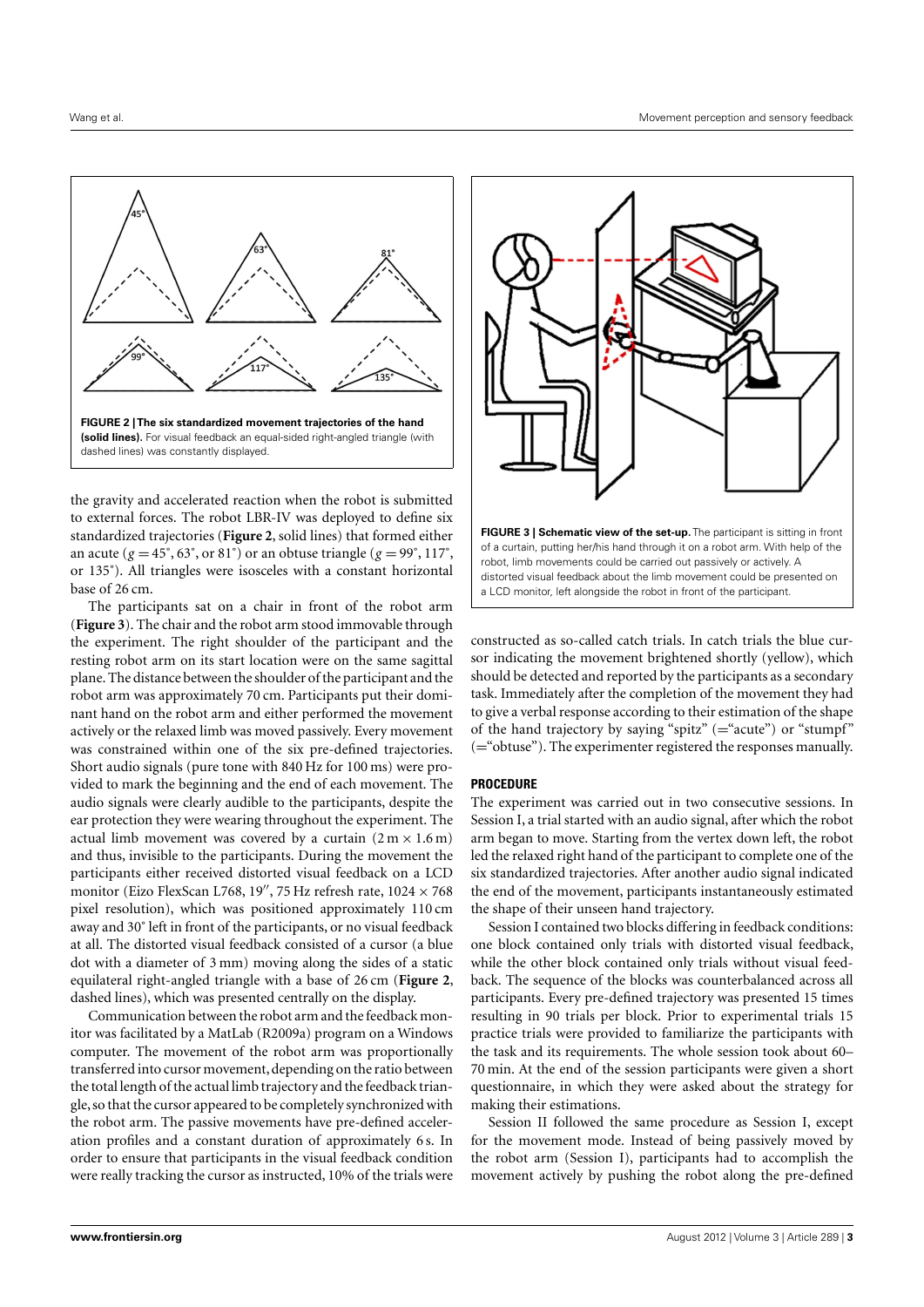trajectories. Session II was carried out at least 6 weeks later than Session I. This quite long interval was introduced to avoid transfer effects from the preceding session.

#### **DATA ANALYSIS**

Hit rates were computed by coding the binary judgments as either correct or incorrect and calculating the percentage of correct answers. For hit rates (percentage) a  $2 \times 2 \times 2 \times 6$  mixed ANOVA with the between-subject factors age (young vs. older) and movement mode (passive vs. active), and the within-subject factors feedback (distorted visual feedback vs. no visual feedback) and shape (45˚, 63˚, 81˚, 99˚, 117˚, and 135˚) was conducted. The second dependent variable was the area under the curve (AUC). Given the binary nature of the behavioral data and perceptual sensitivity as the underlying ability dimension, we computed a direct indicator for the perceptual sensitivity relying on receiver operating characteristic (ROC). This method is based on the signal-detection theory (for a review see [Macmillan and Creelman,](#page-6-14) [2005\)](#page-6-14). It provides a possibility to estimate the true sensibility of the participants, which is independent of their individual and often varying decision criteria. AUC reaches the maximum of 1, when judgments are perfect and without any error; AUC has the minimal value of 0, when the judgments are made completely randomly. Based on aggregated judgments across all stimuli, the mean AUC of ROC was calculated for each participant in each feedback and movement condition. For mean AUCs a  $2 \times 2 \times 2$  mixed ANOVA with the between-subject factors age (young vs. older) and movement mode (passive vs. active), and the within-subject factor feedback (distorted visual feedback vs. no visual feedback) was conducted.

## **RESULTS**

Results regarding the hit rates (percentage of correct answers) showed that the accuracy of participants systematically varied with the shape of the trajectories. The stronger a movement trajectory deviated from a right-angled triangle, the easier it was for the participants to judge the movement correctly (**[Figure 4](#page-4-0)**). Overall performance across all stimuli indicated that participants were remarkably uncertain about their own hand movement, especially when the distorted visual feedback was presented. The average hit rate in this condition did not exceed 77% across all stimuli, and was 10% lower than the hit rate without visual feedback. In accordance with the aforementioned comparison between both feedback conditions, a significant main effect of the factor feedback was found  $[F_{(1,14)} = 19.68, p < 0.001, \eta^2 = 0.58].$ The trajectory shape (different triangles) also influenced the hit rate significantly  $[F_{(5,70)} = 21.17, p < 0.001, \eta^2 = 0.60]$ . And more importantly, a trend of the feedback by age interaction was observed  $[F_{(1,14)} = 3.09, p < 0.10, \eta^2 = 0.173]$ , which was caused by a stronger decline in performance of older adults due to the distorted visual feedback. No other discernable effects were found in the ANOVA, which means that the expected main effects of age and movement mode were not observed.

Based on our hypotheses, the sensitivity of the participants, and therefore the AUCs should be influenced by feedback, movement mode, and age of the observer. The disturbance through visual feedback was statistically significant  $[F(1,14) = 21.18, p < 0.001,$ 

 $\eta^2 = 0.60$ , indicating a poorer sensibility with distorted feedback ( $M = 0.78$ ) than with no feedback ( $M = 0.88$ ). As depicted in **[Figure 5](#page-4-1)**, the impact of distorted visual feedback was tendentially more manifest in older adults than in younger [feedback by age interaction:  $F_{(1,14)} = 3.45$ ,  $p < 0.084$ ,  $\eta^2 = 0.20$ . This finding is corroborated through independent sample *t*-tests (with Bonferroni correction,  $\alpha_{\text{adiust}} = 0.025$ ), yielding a tendency for a difference between younger and older participants  $[t_{(14)}] = 1.83$ , *p* < 0.045, one tailed], when distorted visual feedback was given. All other main effects (including the expected main effects of age and movement mode) and interactions were not significant  $(p > 0.10)$ .

#### **DISCUSSION**

The present study aimed to examine the predominance of visual perception over proprioceptive perception of limb movement in different conditions. Binary judgments regarding movement shape turned out to be less accurate when distorted visual feedback was presented during movement execution. This impact on performance was tendentially stronger in older participants than in the young ones. No difference was observed between active and passive movement execution. The issue of age-related changes and results regarding the factor movement execution will be discussed.

#### **AGE-RELATED CHANGES IN ACTION CONTROL AND PERCEPTION**

In our study, a significant influence of distorted visual feedback on movement perception was observed. The attenuation of proximal action effects was in accordance with our assumption. This influence was obtained for both age groups and had tendentially a greater impact on the older participants. This is in accordance with our assumption that in case of distorted visual feedback the older participants should rely more on visual information, which provides apparently more reliable information and causes stronger visual capture. However, the absence of group differences in the condition without visual feedback suggests that age-related degeneration in peripheral neural structures alone cannot account for the result. As mentioned earlier, attentional processes may have played a crucial role as well. Age-related deficits in position sense, motion sense, and dynamic position sense would increase the demand for proprioceptive movement monitoring [\(Seidler-Dobrin and Stelmach,](#page-6-15) [1998\)](#page-6-15). Consequently, the interplay of increased demand to process proprioceptive information, the decreased attentional resources in elderly (e.g., [Doumas et al.,](#page-5-9) [2008\)](#page-5-9), and attentional distraction through visual feedback may have resulted in tendentially poorer performance of the older participants. This finding could be a possible explanation for the lack of explicit strategic action control in elderly [\(McNay and Will](#page-6-16)[ingham,](#page-6-16) [1998;](#page-6-16) [Hegele and Heuer,](#page-6-17) [2010\)](#page-6-17), since knowledge about discrepancy between visual and proprioceptive information about the movement is indispensable to generate appropriate control strategies.

In the absence of visual feedback, the older participants showed nearly identical performance to the young ones. This finding was not in line with a multitude of previous studies investigating the relationship between aging and motor ability [\(Darling et al.,](#page-5-10) [1989;](#page-5-10) e.g., [Cooke et al.,](#page-5-11) [1989;](#page-5-11) [Boisgontier et al.,](#page-5-12) [2012\)](#page-5-12). These studies indicated a clear decline of proprioceptive acuity in the elderly.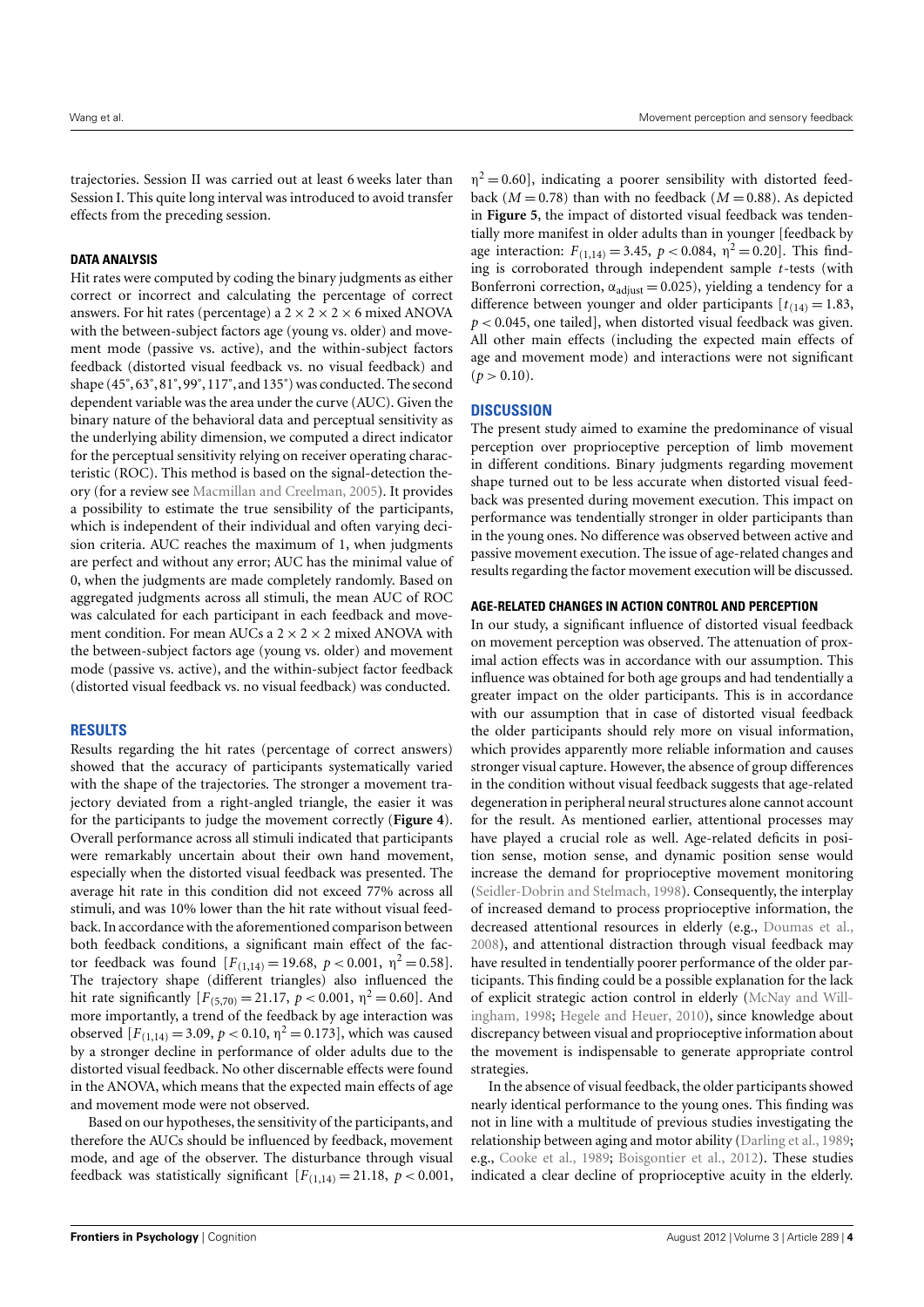

<span id="page-4-0"></span>

![](_page_4_Figure_4.jpeg)

<span id="page-4-1"></span>For example, [Adamo et al.](#page-5-7) [\(2007\)](#page-5-7) demonstrated that reproducing elbow joint positions relying only on the proprioceptive sense resulted in significantly poorer performance in older adults than in younger adults. There are several methodological reasons that could account for the absence of the expected effect related to age.

First, the task used in the current study differed substantially from those of previous studies (e.g., [Stelmach and Sirica,](#page-6-18) [1986;](#page-6-18) [Pickard et al.,](#page-6-19) [2003;](#page-6-19) [Adamo et al.,](#page-5-7) [2007,](#page-5-7) [2009\)](#page-5-13) examining the sense of limb position across the lifespan. These studies employed typically single joint matching tasks where the participants were required to match a memorized target joint angle in the absence of vision or to match a concurrently held limb position with the contralateral limb. In the current study the task required a binary judgment rather than a position match. The task required participants to monitor and to reconstruct the movement trajectory based on crucial movement segments, which concurrently recruited multiple joints (shoulder, elbow, and wrist). Reproducing a position may be a much more sensitive measure than giving a binary judgment. Additionally, the older participants in the current study were 66 years on average. Hence, they belong to adults at late working age. It has been argued that age-related changes in proprioception, especially in upper limb position sense are more pronounced in individuals exhibiting a sedentary lifestyle [\(Adamo](#page-5-7) [et al.,](#page-5-7) [2007\)](#page-5-7), which is apparently not the case for our older participants who were students at the senior-college. Indeed, all older participants in our study reported in a pre-experimental survey

that they frequently use a computer and can handle a computer mouse skillfully. It can be assumed that declines in proprioceptive functions may generally represent a fundamental aspect of the aging process, however, behavioral decline will not manifest strongly in adults at late working age, especially when they practice an active lifestyle. Taken together, the task used in the current study was probably not sensitive enough to detect age-related differences. Therefore, it remains interesting to replicate the study with participants of higher seniority and to measure additional behavioral indicators like movement reproduction.

Second, due to the small sample size the current study may have a lacked power. Evaluation of the short questionnaire, to inspect the individual judgment behavior, revealed a noticeable diversity of strategies. The participants seemed to have used very different movement cues to inform their judgments. These cues could be simple, e.g., "the height" and "the side length" of the triangle, or they could be more complex, e.g., "the ratio between height and base." Some cues were even dynamic, for instance "the acceleration at the first ascent." And some participants seemed to switch between strategies in different conditions. The large variety of strategies could have increased the variance in judgments. As depicted in **[Figure 4](#page-4-0)**, the data regarding hit rates showed large variances across participants. This could have covered the age-related effects. Taking the factor age for example, the ANOVA reported in the early section yielded a  $p = 0.139$  and an observed power  $(1 - \beta)$ of 311, which apparently had a substantial scope for improvement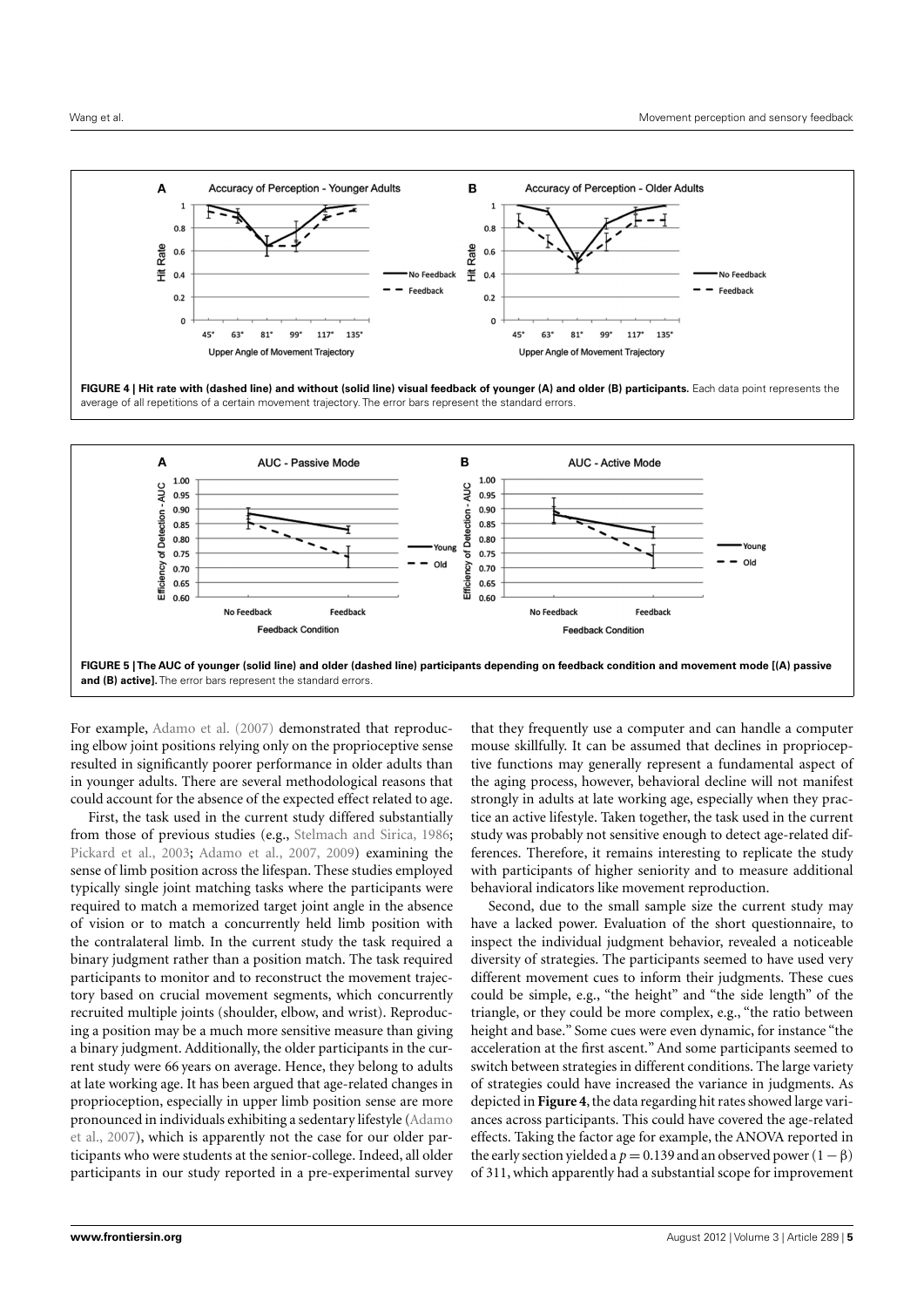with a larger sample size. Due to technical restrictions an increase of test sample was not possible for the current study. Nevertheless, we believe that the preliminary data of the current study will be confirmed by a future work with an optimized sample size.

#### **ACTIVE vs. PASSIVE MOVEMENT**

The dual action-feedback loop (**[Figure 1](#page-1-0)**) suggests the necessity for the motor system to integrate bimodal feedbacks in order to control voluntary actions. Consequently, the perception of one's own limb movement is attenuated by the distal action-feedback. More importantly, the stronger the integration is, the larger the influence of visual feedback could be. Since Zwickel et al. (2010) showed that active movements could substantially enhance bimodal integration, we assumed that active movements should strengthen the impact of distorted visual feedback and cause poorer judgment performance compared to passive movements.

Contrary to our prediction, the mode of movement execution did not show any influence on the judgment. In this context, it is important to take a more comprehensive view on potential effects of active movements. On the one hand the efference copy of motor commands can directly contribute to the human-position sense [\(Winter et al.,](#page-6-20) [2005;](#page-6-20) [Gandevia et al.,](#page-5-14) [2006;](#page-5-14) [Gritsenko et al.,](#page-6-21) [2007\)](#page-6-21), and on the other hand active movement control can contribute to human-position sense by improving proprioception [\(Laufer et al.,](#page-6-22) [2001\)](#page-6-22). These findings would however lead to a contradictory prediction as we have originally made, namely improved judgment performance with active movement execution. Since the variation of movement mode did not cause any changes in the performance, it is not clear whether the mechanisms canceled each other, or rather there was no effect of the movement mode at all. The latter possibility could be due to the particular feature of the active movements in the current study. The active movement mode allowed the participants to move their dominant hand actively, however, these active movements differ from real goal-directed actions in at least two aspects. Firstly, the control of the own movement was limited to velocity and acceleration. Secondly, instead of one smooth aiming movement there were three single movement segments, one segment along each side of the triangle. Thus, constrained active movement represents only an intermediate level of motor control

between pure passive movement without any control and pure voluntary action and therefore could be insufficient to enhance bimodal integration and the crosstalk of visual and proprioceptive sense. This speculation could be examined in a future study by comparing different movement modes regarding both visual capture of the proprioceptive position sense, and conversely, the repulsion effect of actual body movement on the visual perception [\(Zwickel et al.,](#page-6-10) [2010\)](#page-6-10).

#### **CONCLUSION**

The purpose of the present study was to examine the predominant role of distal feedback in both active and passive movement modes and in younger and older adults. The results supported previous observations about the limited awareness of the proprioceptive sense, and more importantly, evidence for those limitations even in the absence of voluntary actions was provided through the present study as well. Although there was a slightly stronger interference from distal action-feedback for our older participants, it is worth stressing that they, despite of expected age-related functional declines, did not show any noticeable difference in their performance compared to the younger adults, at least if there was no distracting visual feedback.

Since the coordination of perception and action is a major function in human information processing and a pre-requisite for successful interactions with our environment, it is substantial to understand how humans integrate all the information from various senses to perceive their own actions and to act adequately. Further investigations based on our findings could provide an empirical basis for various applied fields, especially for the design of tools and working environments, in which sensorimotor transformations are essential.

#### **ACKNOWLEDGMENTS**

We wish to thank Sarah Lodomez and Martin Henning for technical implementation of the experiments. We also wish to thank Miriam Tamm for advice on the data analysis. This research was supported by a grant from the RWTH Aachen Pathfinder Fund to Christine Sutter, Jochen Müsseler, and Catherine Disselhorst-Klug (MTPa16).

#### **REFERENCES**

- <span id="page-5-13"></span>Adamo, D. E., Alexander, N. B., and Brown, S. H. (2009). The influence of age and physical activity on upper limb proprioceptive ability. *J. Aging Phys. Act.* 17, 272–293.
- <span id="page-5-7"></span>Adamo, D. E., Martin, B. J., and Brown, S. H. (2007). Age-related differences in upper limb proprioceptive acuity. *Percept. Mot. Skills* 104, 1297–1309.
- <span id="page-5-0"></span>Bedford, F. L. (1993). Perceptual and cognitive spatial learning. *J. Exp. Psychol. Hum. Percept. Perform.* 19, 517–530.
- <span id="page-5-2"></span>Bernier, P. M., Chua, R., Bard, C., and Franks, I. M. (2006). Updating of an internal model without proprioception: a deafferentation study. *Neuroreport* 17, 1421–1425.
- <span id="page-5-12"></span>Boisgontier, M. P., Olivier, I., Chenu, O., and Nougier, V. (2012). Presbypropria: the effects of physiological ageing on proprioceptive control. *Age.* doi:10.1007/s11357-011-9300 y. [Epub ahead of print].
- <span id="page-5-11"></span>Cooke, J. D., Brown, S. H., and Cunningham, D. A. (1989). Kinematics of arm movements in elderly humans. *Neurobiol. Aging* 10159–10165.
- <span id="page-5-10"></span>Darling,W. G., Cooke, J. D., and Brown, S. H. (1989). Control of simple arm movements in elderly humans. *Neurobiol. Aging* 10, 149–157.
- <span id="page-5-9"></span>Doumas,M., Smolders,C., and Krampe, R. T. (2008). Task prioritization in aging: effects of sensory information on concurrent posture and memory performance. *Exp. Brain Res.* 187, 275–281.
- <span id="page-5-6"></span>Drewing, K., and Ernst, M. O. (2006). Integration of force and position cues for shape perception through active touch. *Brain Res.* 1078, 92–100.
- <span id="page-5-5"></span>Ernst, M. O., and Banks, M. A. (2002). Humans integrate visual and haptic information in a statistically optimal fashion. *Nature* 415, 429–433.
- <span id="page-5-3"></span>Fourneret, P., and Jeannerod, M. (1998). Limited conscious monitoring of motor performance in normal subjects. *Neuropsychologia* 36, 1133–1140.
- <span id="page-5-14"></span>Gandevia, S. C., Smith, J. L., Crawford, M., Proske, U., and Taylor, J. L. (2006). Motor commands contribute to human position sense. *J. Physiol. (Lond.)* 571, 703–710.
- <span id="page-5-1"></span>Ghahramani, Z., Wolpert, D. M., and Jordan, M. I. (1996). Generalization to local remappings of the visuomotor coordinate transformation. *J. Neurosci.* 16, 7085–7096.
- <span id="page-5-4"></span>Ghilardi, M. F., Gordon, J., and Ghez, C. (1995). Learning a visuomotor transformation in a local area of work space produces directional biases in other areas. *J. Neurophysiol.* 73, 2535–2539.
- <span id="page-5-8"></span>Goble, D. J., Coxon, J. P., Wenderoth, N., Van Impe, A., and Swinnen, S. P. (2009). Proprioceptive sensibility in the elderly: degeneration, functional consequences and plastic-adaptive processes. *Neurosci. Biobehav. Rev.* 33, 271–278.